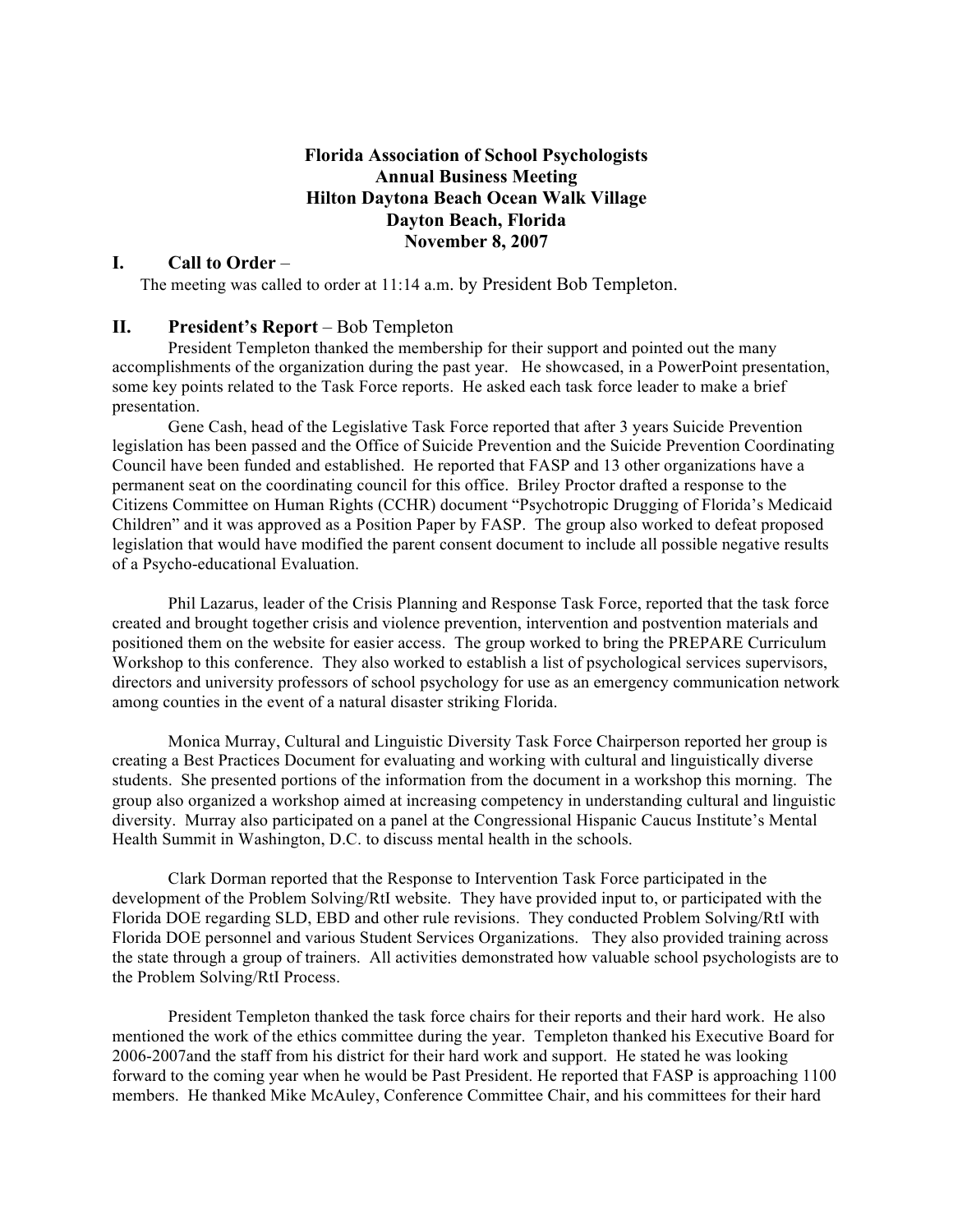work in making this a very successful conference.

**III. Past President's Report** – Terry Vaccaro Not in attendance.

## **IV. President Elect's Report** – Josh Lutz

Lutz recognized his Conference Chair Mike McAuley. He thanked him for all his hard work on the conference. He thanked President Templeton for his dedication and hard work for FASP. His theme for this year is Training, Advocacy and Product (TAP). He stated he will work to have 2 FASP members run for each elected executive board position.

## **V. Secretary's Report** – Gail Patterson

Patterson presented the minutes from the October 2006 FASP Annual Business Meeting. She requested corrections. None were forthcoming. She stated there would be a motion to approve the minutes.

## **VI. Treasurer's Report** – Amy Endsley

Endsley presented a Financial Balance Sheet to the membership.

## **VII. Action Items Related to Officer Reports**

**Motion #1**– Move to approve the FASP 2006 Annual Business Meeting minutes.

**Motion by Dorman Second by Low Discussion** - None **Motion passed**

**VII. Old Business** None

#### **VIII. New Business**

**Motion #2 -**Move to add Transition Member to the existing membership categories in the Bylaws (Under article II section I, as paragraph H)

• H. Transition Member

 "Those eligible for Transition member are those who have graduated from a School Psychology program and held Student membership the previous year. Transition members would be eligible for half the regular dues and the status would be valid for one year."

# **Motion by Berryhill**

**Second by Endsley**

**Discussion –** Berryhill presented the rationale for the new category as to retaining members as they transition into the profession.

**Motion Passed**

**Motion #3 -**Move to remove statement from Bylaws (Under article II, section I, paragraph E.) "*The dues for such members shall be fifty percent of that assessed for regular members."* **Motion by Berryhill**